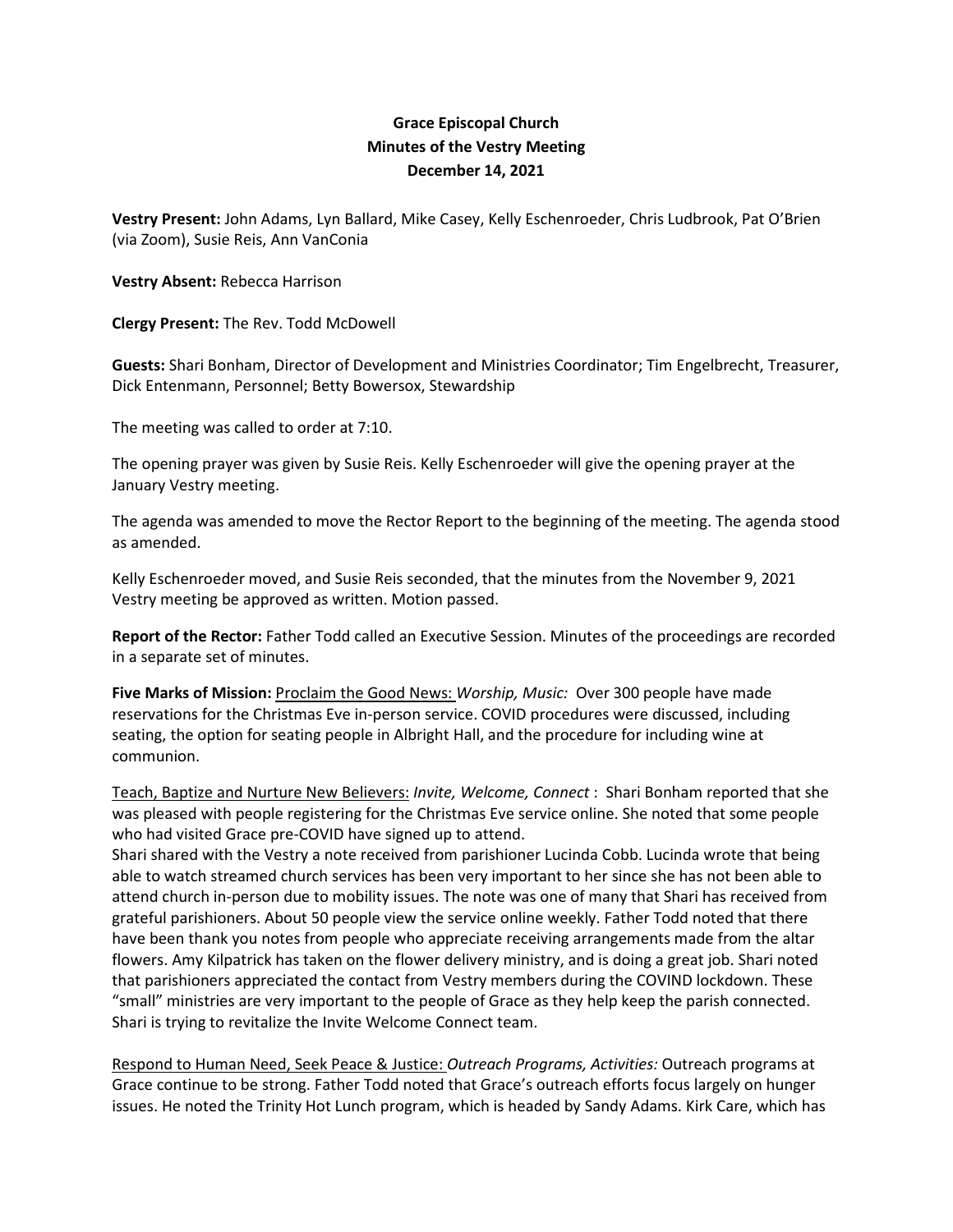been supported by Grace since it's inception in the early 1980's, is in need of a president. Interested persons can contact KirkCare representatives Sue Nixon or Mike Fitzgerald.

Safeguarding Creation: No report.

**Report of the Rector (continued):** Nominating Committee Update: Vestry members Mike Casey and Susie Reis have agreed to serve a second, three year term on the Vestry. Jim Wethington has agreed to stand for nomination to the Vestry. Pat O'Brien moved, and Susie Reis seconded, that the Vestry approve the nomination of Mike Casey and Susie Reis for a second three year term on the Vestry, and the nomination of Jim Wethington for a three year term on the Vestry. Motion passed. A convention delegate will be elected at the annual meeting.

Clergy Housing Allowance: Lyn Ballard moved, and Ann VanConia seconded, that the clergy of Grace Episcopal Church receive their compensation as a housing allowance up to the limits set by the IRS – the Rev. Todd McDowell receiving an amount not to exceed \$60,000.00 of his 2022 compensation as housing allowance, and The Rev. Virginia Bennett receiving an amount not to exceed \$20,000.00 of her 2022 compensation as housing allowance. Motion passed.

Ministries of Governance, Administration, Stewardship and Facility: Tim Engelbrecht reported that an issue with a fraudulently altered check discovered in September has been successfully resolved, with Grace incurring no loss. Tim noted that Grace's accounting policies and procedures allowed for quick detection of the problem, and a successful resolution.

*Financial Report:* Tim Engelbrecht provided the financial report for the month ending November 30, 2021 to the Vestry. Since it was a non-quarterly month, no oral report was given. Tim noted that pledge income is below budget, but excess pledge income and non-pledge income are over budget. Tim anticipates a good year-end report.

*2022 Budget:* Tim provided a draft of the 2022 budget to the Vestry. Pledge income now stands at \$380,000, which is higher than anticipated. Tim extended thanks to Betty Bowersox for running a successful stewardship campaign. All budget requests were included in the 2022 budget, with a resulting surplus of \$384.00. Tim does not think there's a need to hold back a reserve for a possible pledge income shortfall as there is wiggle room in other areas of the budget. Tim will submit paperwork to the Diocese indicating that Grace will pay the full Diocesan assessment. Ann VanConia moved, and Pat O'Brien seconded, that the Vestry adopt the 2022 budget as proposed by the Finance Committee. Motion passed. The budget will be presented to the parish at the annual meeting.

*Stewardship:* Betty Bowersox reported that pledges for 2022 stand at \$380,756, with six open pledges remaining. 67 pledges increased over 2021 levels, 37 remained the same, and 3 are lower than 2021. 8 pledges were received from parishioners who had not ever pledged, or had not pledged for some time. The average pledge amount is \$3,300. It will be important to work with new members to educate them on the importance of pledging. Betty thanked Shari Bonham for all of her help with the stewardship campaign. She also thanked parishioners for their generosity.

**Junior Warden Report**: Father Todd reported for Rebecca Harrison. A recently discovered hole in the roof was successfully repaired by Grace's maintenance people. Rebecca has no major projects planned for 2022. One item that may need to be considered is pruning the oak trees near the building.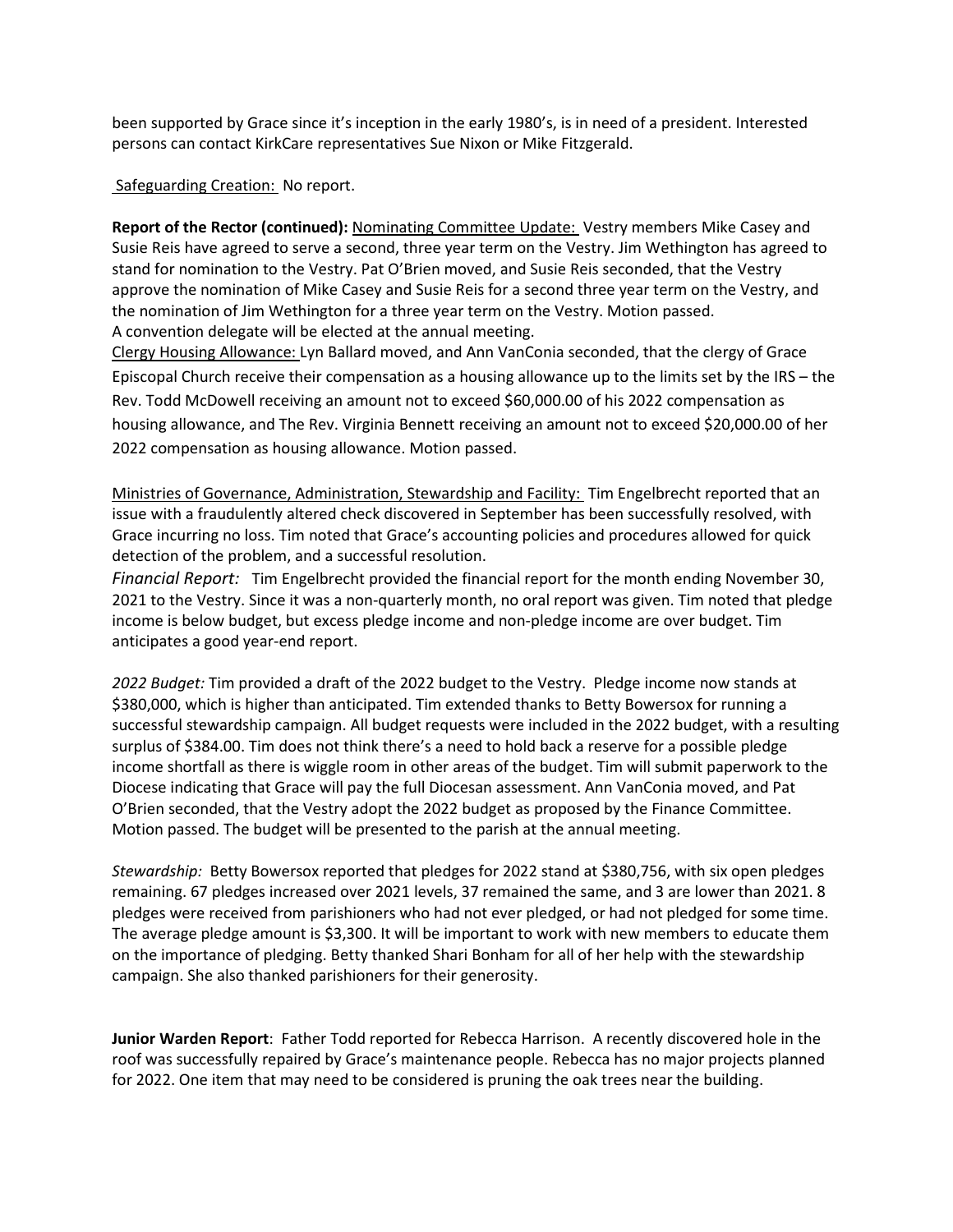The Lab School rent was not increased last year due to COVID. Chris Ludbrook moved, and Susie Reis seconded, that the Lab School rent be increased by 6% for the July 1, 2022 – June 30, 2023 academic year. Motion passed.

Father Todd noted that having the Vestry approve the budget in December is very important, because it means that any changes to salaries for the upcoming year can be made as of January 1. If the budget is not approved until January, Shari needs to wait to make payroll changes until the budget is approved, which means making retroactive adjustments from January 1. Father Todd suggested that, for future budgets, even if the entire budget cannot be approved in December, the Vestry approve the Personnel section of the budget in December to prevent bookkeeping headaches in January.

Father Todd asked the Vestry for their input on COVID procedures. He explained in detail the process for having wine at Communion, which will be done only on Feast days as long as COVID protocols are in place. It was suggested that those who reserved seats for Christmas Eve be informed that the church will be full, in case that influences their desire to attend.

Father Todd will invite Jim Wethington to attend the January Vestry meeting. The Vestry retreat will be postponed until spring, 2022.

**Senior Warden Report:** Chris Ludbrook thanked Pat O'Brien for her work on the nominating committee, the Vestry for their work and dedication over the past year, and the Finance Committee and others who worked on the budget.

Because the evening's meeting ran long, it concluded with a prayer. Susie Reis will lead Compline at the January meeting.

Kelly Eschenroeder moved, and Susie Reis seconded that the meeting adjourn. Motion passed.

The meeting adjourned at 10:13.

Respectfully submitted

Sue Nixon Secretary of the Vestry